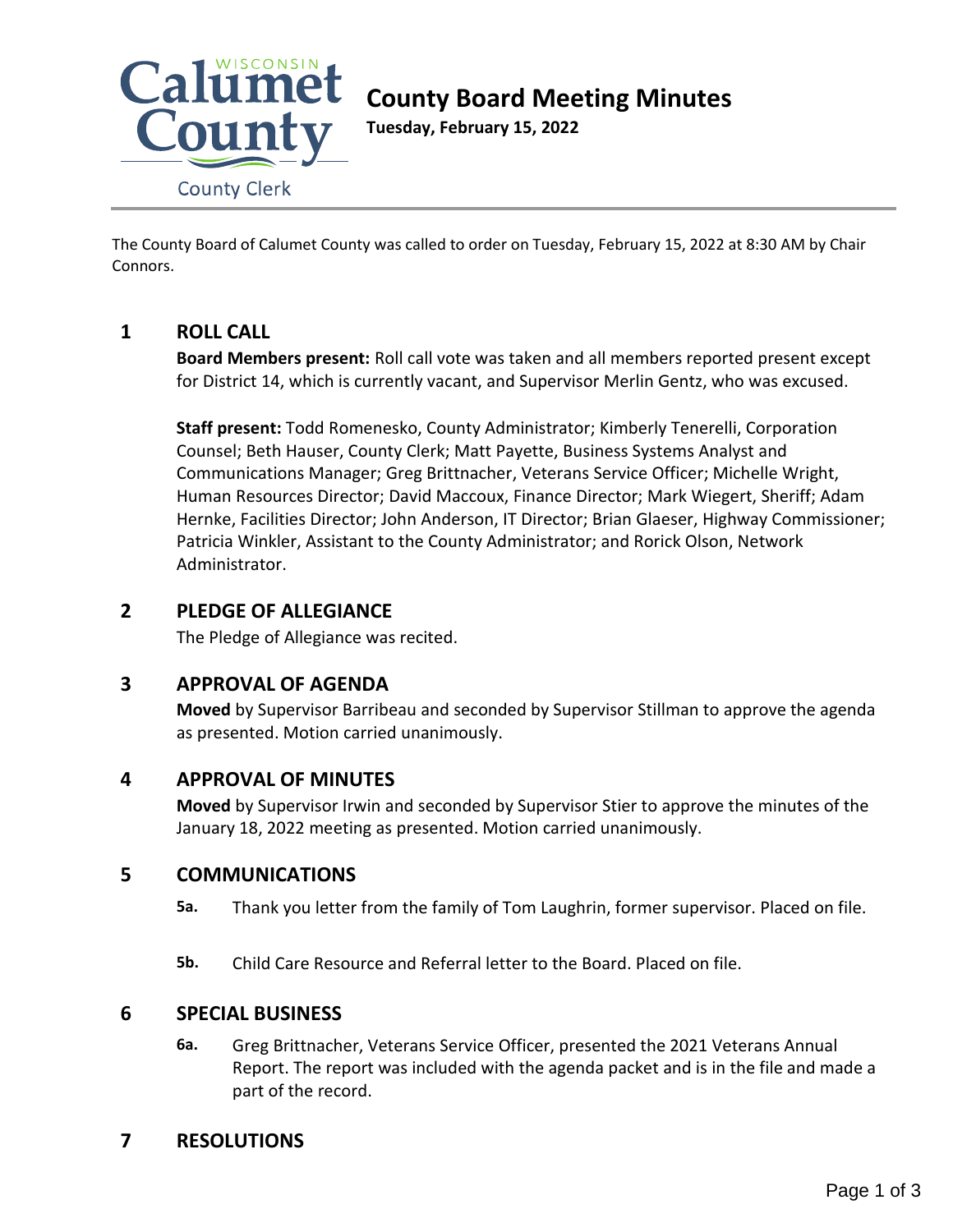### **7a. RESOLUTION 2021-42**

# **RESOLUTION AMENDING THE 2022 BUDGET FOR THE EXPENDITURE OF AMERICAN RESCUE PLAN ACT FUNDS AND UNCOMMITTED SALES TAX**

**Moved** by Supervisor Draheim and seconded by Supervisor Schwalenberg to adopt Resolution 2021-42 as presented. General discussion. On the call of the ayes and nays, the following was the result: 19 votes cast: 19 ayes, 0 nays, 1 absent (District 14) and 1 excused (Gentz). Resolution 2021-42 was adopted unanimously.

#### **7b. RES 2021-43**

### **RESOLUTION CREATING 1.0 FULL-TIME EQUIVALENT (FTE) RECRUIT OFFICER IN THE CALUMET COUNTY SHERIFF'S OFFICE EFFECTIVE FEBRUARY 15, 2022**

**Moved** by Supervisor Draheim and seconded by Supervisor Schwalenberg to adopt Resolution 2021-43 as presented. General discussion.

**Moved** by Supervisor Budde and seconded by Supervisor Dietrich to amend the resolution in the 6th whereas clause to strike out the words extraordinary and unanticipated. General discussion. On the call of the ayes and nays to adopt the amendment, the following was the result: 19 votes cast: 3 ayes (Budde, Dietrich and Draheim), 16 nays, 1 absent (District 14) and 1 excused (Gentz). The amendment motion failed.

On the call of the ayes and nays to adopt Resolution 2021-43, the following was the result: 19 votes cast: 18 ayes, 1 nay (Budde), 1 absent (District 14) and 1 excused (Gentz). Resolution 2021-43 was adopted.

# **8 SUPERVISOR REPORTS**

Supervisors' Reports of Meetings and Seminars attended

### **9 COUNTY ADMINISTRATORS REPORT**

**9a.** The County Administrator's Monthly Report was provided to the Board with the Agenda Packet.

### **10 NEXT REGULAR MEETING DATE**

March 15, 2022 at 8:30 AM

### **11 CLOSED SESSION**

**Moved** by Supervisor Dietrich and seconded by Supervisor Budde to go into closed session pursuant to Wis. Stats. §19.85(1)(g) to confer with legal counsel for the governmental body who is rending oral or written advice concerning strategy to be adopted by the body with respect to litigation in which it is or is likely to become involved. Roll call vote was taken and the following was the result: 19 votes cast: 19 ayes, 0 nays, 1 absent (District 14) and 1 excused (Gentz). The Board went into closed session at 10:24 AM.

# **12 RETURN TO OPEN SESSION**